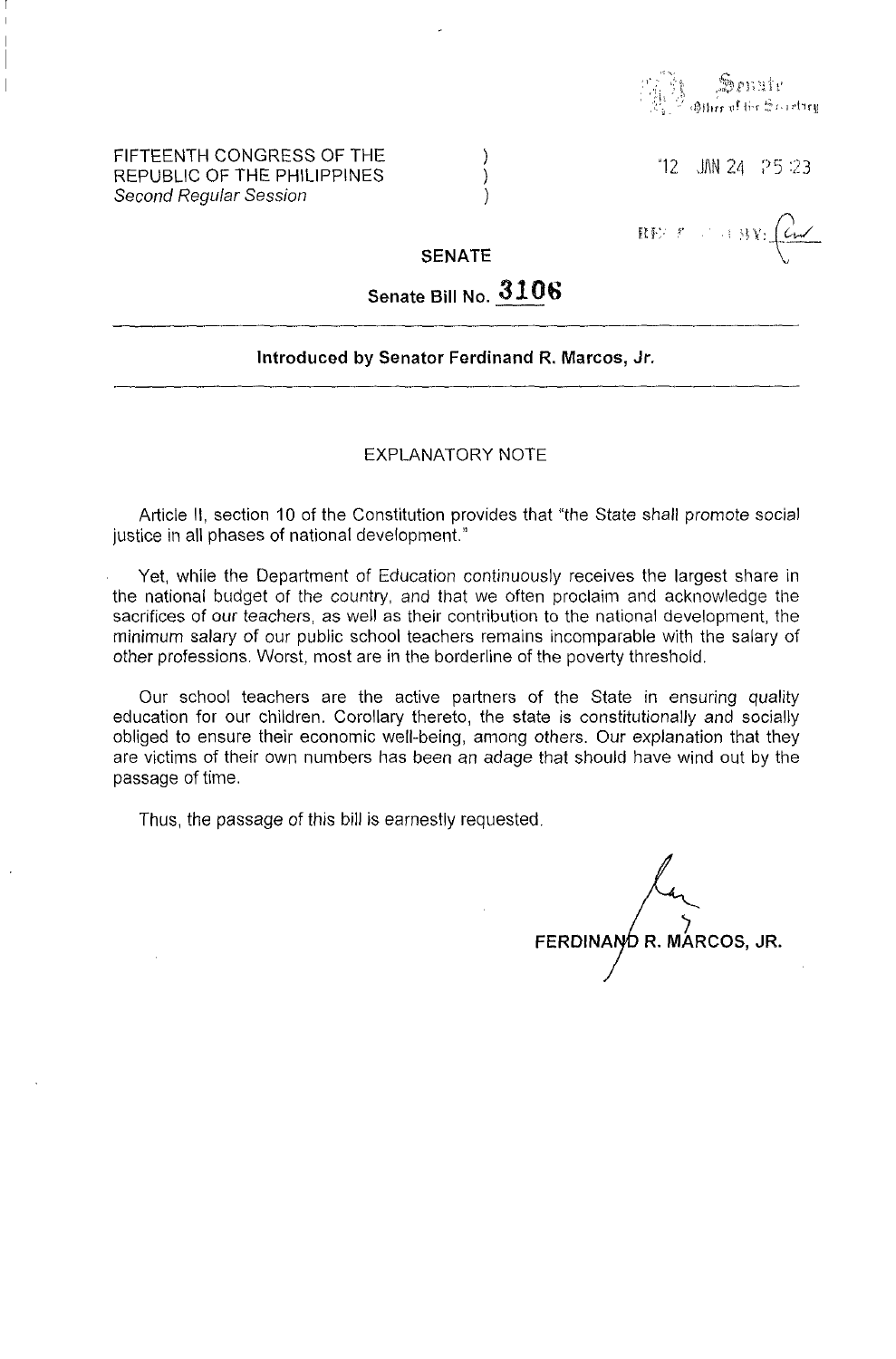FIFTEENTH CONGRESS OF THE REPUBLIC OF THE PHILIPPINES Second Regular Session



 $12$  JAN 24 P5 23

## SENATE

) ) )

-,-  $\cdot$  HY:  $\left(\frac{C_{\text{m}}}{\sqrt{C_{\text{m}}}}\right)$ 龍影 #

Senate Bill No. **3106** 

## Introduced by Senator Ferdinand R. Marcos, Jr.

#### AN ACT

# UPGRADING THE MINIMUM SALARY GRADE OF PUBLIC SCHOOL TEACHERS FROM SALARY GRADE 11 TO 15

Be it enacted by the Senate and House of Representatives of the Philippines in Congress assembled:

SECTION 1. Short Title. This Act shall be known as "The Public School Teachers' Salary Upgrading Act"

SECTION 2. Reiteration of Policy. The Policy of the State "to ensure that education receives the highest priority in governance, and that teaching will attract and retain its rightful share of the best available talents through adequate remuneration and other means of job satisfaction and fulfillment" is hereby reiterated.

SECTION 3. Raising of the Minimum Salary Grade Level. The present minimum salary grade level of public school teachers in the elementary and secondary schools shall be upgraded from Salary Grade 11 to Salary 15. Salary grade levels of those occupying higher positions shall be adjusted accordingly.

SECTION 4. Coverage. This Act shall cover all public school teachers in the elementary and secondary level, whether nationally or locally funded, including those in technical and vocational schools and state universities and colleges.

SECTION 5. Priority in Budget Allocation. The Government shall appropriate such amount as may be necessary to carry out the objectives of this Act. Provided, that the salary increase of public school teachers shall take priority over non-educational and non-agricultural budgetary allocations.

SECTION 6. Rules and Regulations. The Department of Education and the Department of Budget and Management shall promulgate the necessary rules and regulations of the provisions of this Act

SECTION 7. Appropriation. The initial funding required for the implementation of this Act shall be sourced from the savings of the Executive Branch of the government and other possible sources that may be determined by the Office of the President, and subsequent funds needed shall be included in the General Appropriations Act for the year following the implementation of this Act.